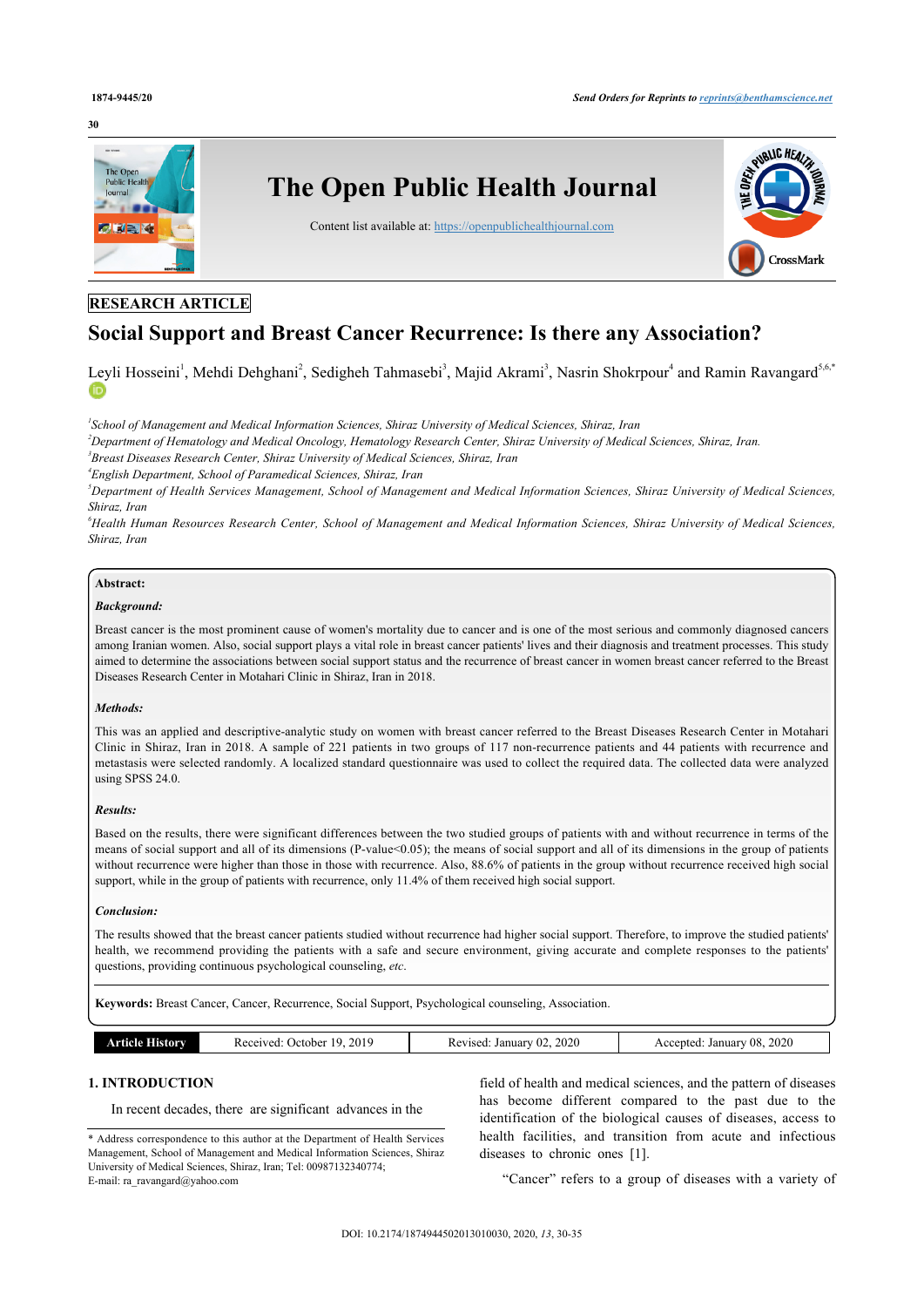about 100 different types [\[2](#page-4-1)], which puts considerable pressure on both individuals and society [\[3\]](#page-4-2). According to the results of a study, there were about 17.5 million cases of cancer worldwide in 2015 which caused more than 8.7 million deaths, as the second leading cause of death in the world after cardiovascular diseases. In the mentioned study, breast cancer, with 2.4 million new cases, had the highest rate of cancer among women in the world [[4](#page-4-3)]. In 2018, breast cancer alone accounted for 30% of total new diagnoses of cancers in the United States and was the most common type of cancer in American women [[5](#page-4-4)]. Overall, it can be said that this disease is the most common cancer and also the most prominent cause of cancer deaths among women at the global level [[4](#page-4-3)].

Breast cancer has also been one of the most commonly diagnosed cancers among Iranian women in the past few decades and has been prevalent in recent years [\[6\]](#page-4-5). According to the results of a study, breast cancer in Iran (between 2005 and 2015) has had the second-highest cancer incidence and mortality rate [[4](#page-4-3)].

Breast cancer is the result of an uncontrollable and malignant growth of the epithelial cells of the lobules (which are the milk-producing glands), ducts (which are the passages that drain milk from the lobules to the nipple), and the stromal tissues (which include the fatty and fibrous connective tissues of the breast). Although it mainly affects women, in rare cases, men can get breast cancer as well [\[2,](#page-4-1) [7\]](#page-4-6).

In medicine, the disease relapse is used to evaluate the outcome of the treatment. In general, in cancers, the disease can return as a recurrence in the same organ or as metastasis in another organ [\[8\]](#page-4-7). Based on the results of a study, more than 50% of breast cancer recurrence occurs in women after 5 years of their initial diagnosis [\[9\]](#page-4-8). Studies have shown that surgery and postoperative therapies reduce the risk of recurrence and significantly increase disease-free survival [\[10](#page-4-9)].

On the other hand, some researchers in their studies have demonstrated the positive effects of social support on the patients' general health[[11\]](#page-4-10), so that having a high level of social support has been associated with patients' good health behaviors and better health outcomes [\[12\]](#page-4-11). In women with breast cancer, also social support plays a vital role in their lives, diagnosis and treatment processes, and is also an important component in providing them with good care. Therefore, although providing appropriate medical treatments for breast cancer patients is necessary, social support can increase the effectiveness of treatments because it helps women to have positive attitudes towards their health condition and cope with their illness [\[13](#page-4-12), [14\]](#page-4-13).

Considering the fact that researchers conducting the present study did not find any research in this field in Iran studying and comparing the social support status among two groups of breast cancer patients with and without recurrence, this study aimed to determine the associations between social support status and the recurrence of breast cancer in women referred to the Breast Diseases Research Center in the Motahari Clinic in Shiraz, Iran in 2018.

#### **2. METHODS**

This was an applied, cross-sectional and descriptiveanalytic study conducted on women with breast cancer referred to the Breast Diseases Research Center in the Motahari Clinic in Shiraz, Iran in 2018. The studied patients in the present study were only in stages I, II and III.

These patients were divided into two groups of those with and without recurrence. The first group included patients who had a relapse and/or metastasis in the first 10 years after the diagnosis, and the second group consisted of those who did not have any relapse up to 10 years after the diagnosis. Therefore, in the present study, the recurrence time for patients with relapse was considered in the first 10 years of the onset and diagnosis of the disease.

According to the results of the pilot study on the studied patients conducted prior to the present study and based on the following formula [\[15\]](#page-4-14), assuming  $\alpha=0.05$ ,  $\beta=0.1$ ,  $\mathcal{F}_{\text{Without}}$ Recurrence=1.32, ,  $\hat{A}^{\text{Without Recurrence}}=1.26$ ,  $\hat{B}^{\text{Without Recurrence}}=3.5$ ,  $\hat{B}^{\text{Without Recurrence}}$  $_{\text{Recurrency}} = 3.1$  as as well as according to the results of a previous study [\[16\]](#page-4-15) reporting that the average number of patients without recurrence was about four times to that of those with recurrence [[16\]](#page-4-15), and considering the probability of 10% patient dropout, the sample size was determined as 175 patients in the group of patients without recurrence and 44 in those with recurrence. The determined samples were selected randomly in each group of patients with and without recurrence referred to the Breast Diseases Research Center, using the simple random sampling method through the use of the random numbers table.

$$
n = \frac{\left(Z_{1-\frac{\alpha}{2}} + Z_{1-\beta}\right)^2 \left(\hat{\sigma}_{\text{Without Recurrence}}^2 + \hat{\sigma}_{\text{With Recurrence}}^2\right)}{(\hat{\mu}_{\text{Without Recurrence}} - \hat{\mu}_{\text{With Recurrence}})^2}
$$

The required data were collected using the Persian and localized version of the Social Support Measurement Questionnaire used by Denewer and colleagues in their study (2011)[[17](#page-4-16)]. This questionnaire was first translated from English into Persian and then back-translated; its reliability was confirmed  $(\alpha=0.79)$  and its validity was also approved by getting the experts' opinions. The questionnaire consisted of two parts. The first part included items related to the studied patients' demographic data, and the second part included 33 items to assess the social support dimensions, including psychological support (9 items), material support (8 items), medical support (8 items), and family and friends' support (8 items). A five-point Likert scale was used to measure the social support dimensions, 1 referring to "strongly disagree" and 5 to "strongly agree". Also, the inverse items were scored reversely. In general, the mean of social support higher than 4 was considered as high social support, between 3 and 4 as medium social support, and lower than 3 was considered as low social support.

The collected data were analyzed through SPSS 24.0 software using some statistical tests, including Shapiro-Wilk, Chi-Square, Fisher's exact test, Independent-Samples T-Test and One-Way ANOVA tests, as well as the Pearson Correlation coefficient. A P-value<0.05 was considered statistically significant.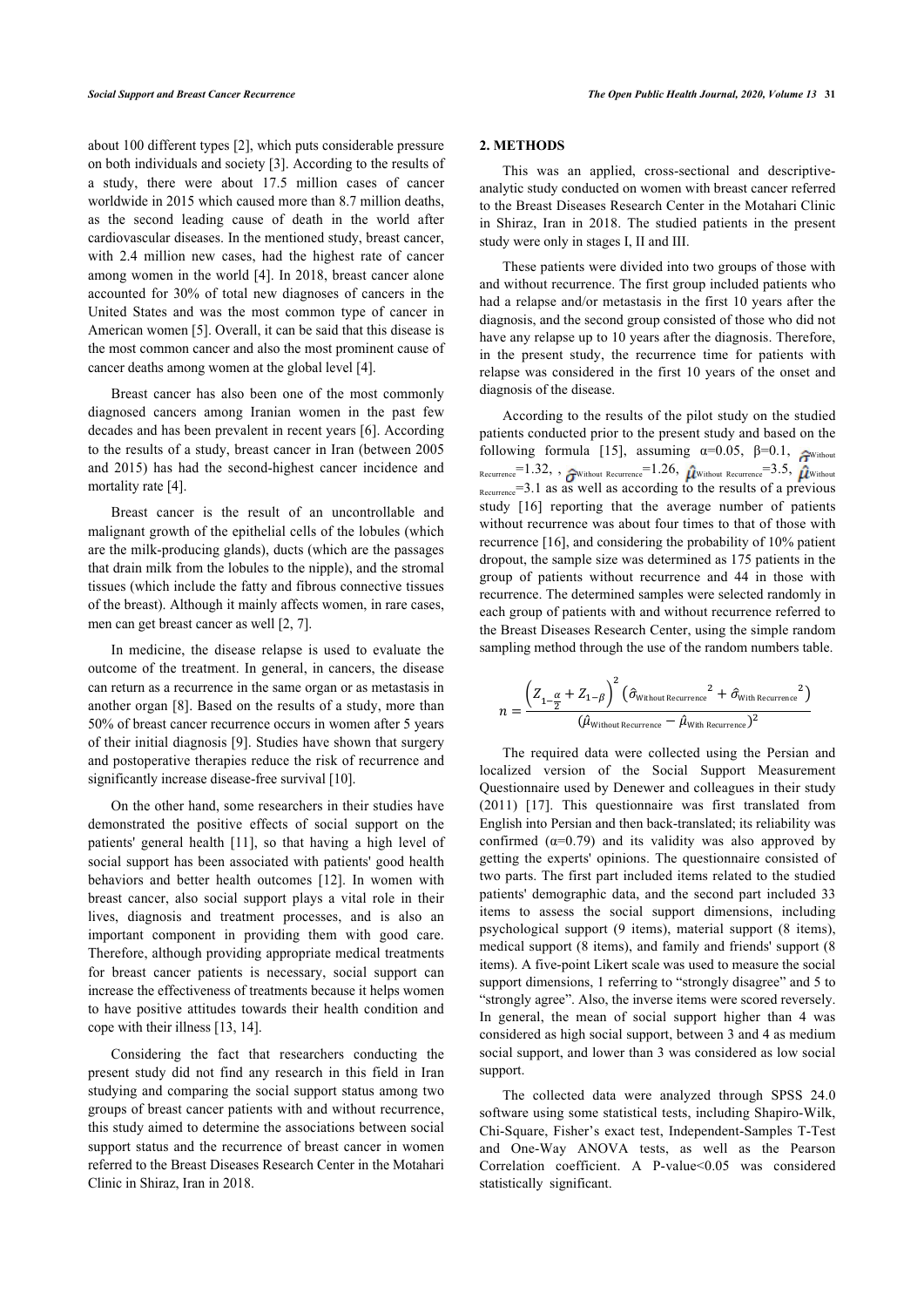#### **3. ETHICS**

All patients participating in the present study gave their written informed consent. This study was approved by the Ethics Committee of Shiraz University of Medical Sciences (Code: IR.SUMS.REC. 1397.316).

#### **4. RESULT**

The demographic and clinical characteristics of the studied patients are shown in Table **[1](#page-2-0)**. As displayed in Table **[1](#page-2-0)**, there was no significant difference between demographic and clinical characteristics of the studied patients in the two groups of patients with and without recurrence (P-value>0.05). Also, the mean age of patients without recurrence and those with recurrence was,  $51.16 \pm 10.01$  and  $54.59 \pm 13.14$ , respectively, indicating no significant difference between them (Pvalue=0.112).

Moreover, the results of the Shapiro-Wilk test showed that social support and its dimensions were normal (P>0.05). The results showed that there were no significant associations between the social support and its dimensions and the

Based on the results, the highest and lowest means of social support dimensions in the group of patients without recurrence were related to the family and friends' support  $(3.96\pm0.53)$  and the material support  $(3.69\pm0.61)$ , respectively; also, in those with recurrence, the minimum and maximum dimensions were related to the psychological support (3.69±0.36) and material support (3.42±0.61) (Table **[2](#page-3-0)**). Also, as shown in Table **[2](#page-3-0)**, there were significant differences between the two studied groups in terms of the means of social support and all of its dimensions (P-value  $< 0.05$ ), so that the means of social support and all of its dimensions in the group of patients without recurrence were higher than those with recurrence.

On the other hand, Table **[3](#page-3-1)** shows that 88.6% of patients without recurrence received high social support, while in the group with recurrence, only 11.4% of patients received high social support. On the contrary, 71.4% of patients in the group with recurrence, compared with 28.6% of those without recurrence, received low social support.

<span id="page-2-0"></span>

|  |  |  | Table 1. Demographic and clinical characteristics of the studied patients with and without recurrence. |  |
|--|--|--|--------------------------------------------------------------------------------------------------------|--|
|--|--|--|--------------------------------------------------------------------------------------------------------|--|

| <b>Patients' Characteristics</b>       |                                                                 | Without Recurrence With Recurrence |                   | <b>Results</b>                       |
|----------------------------------------|-----------------------------------------------------------------|------------------------------------|-------------------|--------------------------------------|
|                                        |                                                                 | Frequency (%)                      | Frequency $(\% )$ |                                      |
| <b>Marital Status</b>                  | Married                                                         | 143 (80.8)                         | 34(77.3)          | $\chi^2 = 0.274$                     |
|                                        | Single                                                          | 34(19.2)                           | 10(22.7)          | $P-value=0.601$                      |
| <b>Employment Status</b>               | Employed                                                        | 16(9)                              | 7(15.9)           | $F*=7.767$<br>$P-value=0.124$        |
|                                        | Retired                                                         | 26(14.7)                           | 8(18.2)           |                                      |
|                                        | Housewife                                                       | 133(75.1)                          | 28(63.6)          |                                      |
|                                        | Home Jobs                                                       | 2(1.1)                             | 1(2.3)            |                                      |
| <b>Education</b>                       | Under the Diploma                                               | 84 (47.5)                          | 19(43.2)          | $\chi^2 = 0.387$                     |
|                                        | Diploma                                                         | 52(29.4)                           | 13(29.5)          | $P-value=0.824$                      |
|                                        | Academic Degrees                                                | 41(23.2)                           | 12(27.3)          |                                      |
| <b>Types of Basic Health Insurance</b> | Iran Health Insurance                                           | 68 (38.5)                          | 14(31.8)          | $F* = 3.054$<br>$P-value=0.672$      |
|                                        | Social Security Insurance                                       | 71(40.1)                           | 18 (40.9)         |                                      |
|                                        | Rural Health Insurance                                          | 13(7.3)                            | 5(11.4)           |                                      |
|                                        | Other Health Insurance (including banks,<br>corporations, etc.) | 12(6.8)                            | 2(4.5)            |                                      |
|                                        | Armed Forces Health Insurance                                   | 11(6.2)                            | 5(11.4)           |                                      |
|                                        | Without any Health Insurance Coverage                           | 2(1.1)                             | 0(0)              |                                      |
| <b>Having Supplementary Health</b>     | Yes                                                             | 93 (52.5)                          | 31(70.5)          | $\chi^2 = 0.572$<br>$P-value=0.107$  |
| <b>Insurance</b>                       | N <sub>o</sub>                                                  | 84 (47.5)                          | 13(29.5)          |                                      |
| Having the Family History of the       | Yes                                                             | 85 (48)                            | 18(40.9)          | $\chi^2 = 0.717$<br>P-value= $0.250$ |
| <b>Breast Cancer</b>                   | N <sub>o</sub>                                                  | 92(52)                             | 26(59.1)          |                                      |
| <b>Place of Residence</b>              | City                                                            | 106(59.9)                          | 26(59.1)          | $\chi^2 = 0.617$                     |
|                                        | Town                                                            | 53 (29.9)                          | 15(34.1)          | $P-value=0.734$                      |
|                                        | Village                                                         | 18(10.2)                           | 3(6.8)            |                                      |
| <b>Stage</b>                           | I                                                               | 32(18.1)                           | 12(27.3)          | $\chi^2 = 3.927$                     |
|                                        | $\mathbf{I}$                                                    | 117(66.1)                          | 22(50)            | $[P-value=0.140]$                    |
|                                        | III                                                             | 28 (15.8)                          | 10(22.7)          |                                      |

\*Fisher's exact test value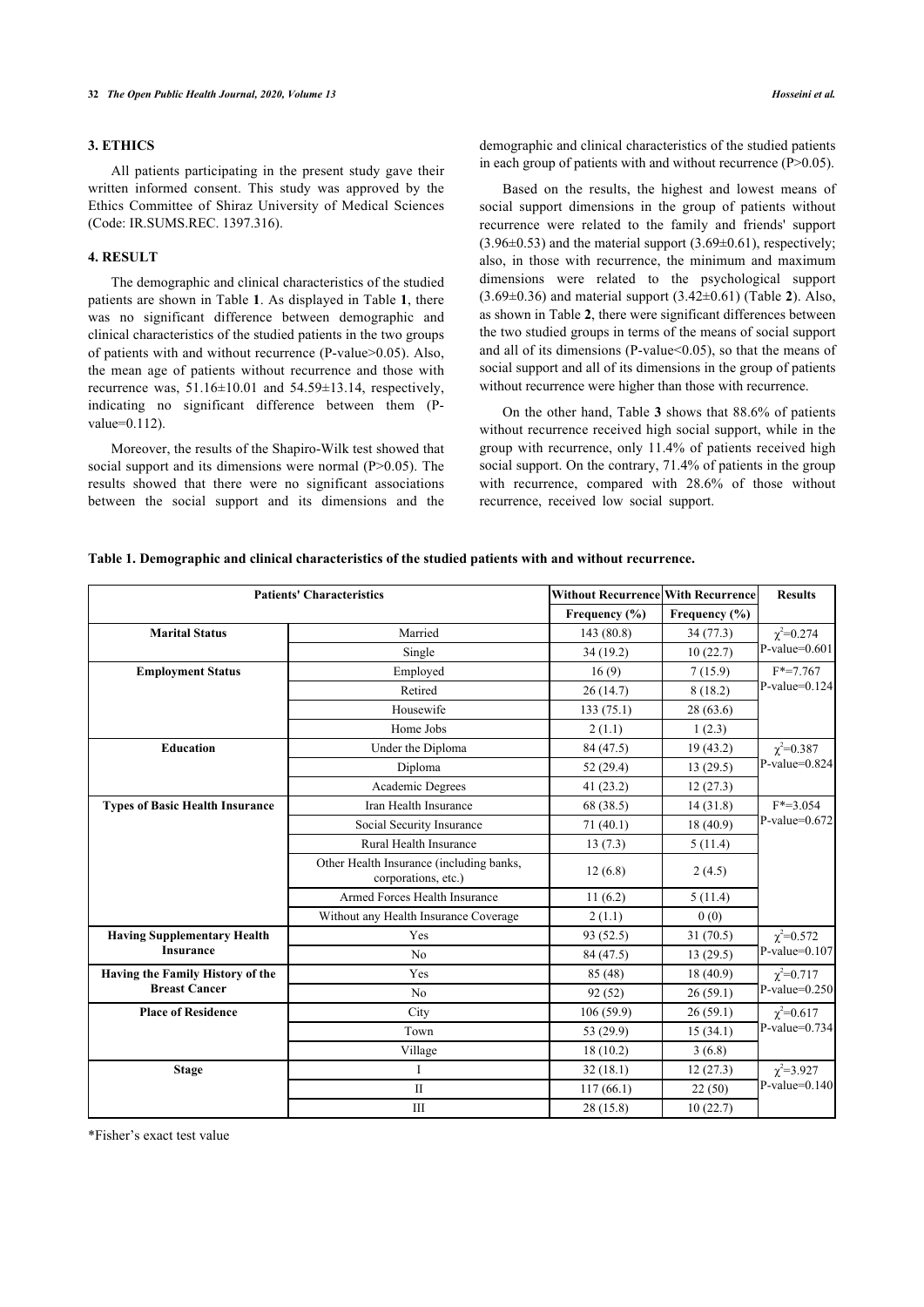#### **5. DISCUSSION**

The social support and its dimensions, especially psychological and family and friends' support, are very important for coping with the diseases, particularly breast cancer [[18](#page-4-17)]. Studies have also shown that social and economic inequalities have an impact on the risk of recurrence in breast cancer patients and the opportunity for getting future proper care [\[19\]](#page-4-18). Furthermore, according to the results of a study (2017) conducted in Italy in 2003-2005, among the factors affecting the mental health and quality of life of breast cancer patients, social support plays a major role [[20\]](#page-4-19).

<span id="page-3-0"></span>**Table 2. The means of social support and its dimensions among the studied patients with and without recurrence**

| <b>Patient Groups</b>                      | <b>Patients Without</b><br>Recurrence | <b>Patients With</b><br>Recurrence | P- valuel |  |
|--------------------------------------------|---------------------------------------|------------------------------------|-----------|--|
| <b>Social Support</b><br><b>Dimensions</b> | <b>Mean±SD</b>                        | $Mean \pm SD$                      |           |  |
| Psychological                              | $3.91 \pm 0.45$                       | $3.69 \pm 0.36$                    | 0.044     |  |
| <b>Material</b>                            | $3.69 \pm 0.61$                       | $3.42 \pm 0.61$                    | 0.009     |  |
| Medical                                    | $3.81 \pm 0.51$                       | $3.48 \pm 0.88$                    | 0.001     |  |
| <b>Family and Friends'</b>                 | $3.96 \pm 0.53$                       | $3.67 \pm 0.71$                    | 0.003     |  |
| <b>Social Support</b>                      | $3.84 \pm 0.39$                       | $3.59 \pm 0.53$                    | $0.001$   |  |

<span id="page-3-1"></span>**Table 3. The level of social support among the studied patients with and without recurrence**

| <b>Patient Groups</b>                    | Without<br>Recurrence<br>$(n=177)$ | <b>With Recurrence</b><br>$(n=44)$ | Total        |  |
|------------------------------------------|------------------------------------|------------------------------------|--------------|--|
| <b>Level of Social</b><br><b>Support</b> | Frequency $(\% )$                  | Frequency $(\% )$                  |              |  |
| Low (Mean $\leq$ 3)                      | 2(28.6)                            | 5(71.4)                            | (100)        |  |
| Medium (Mean<br>between 3 and 4)         | 113 (78.5)                         | 31(21.5)                           | 144<br>(100) |  |
| High (Mean>4)                            | 62(88.6)                           | 8(11.4)                            | 70<br>100    |  |

In the present study, women with breast cancer were divided into two groups without and with recurrence and/or metastases. This study aimed to determine the association between social support and recurrence of breast cancer in patients referred to the Breast Diseases Research Center in the Motahari Clinic in Shiraz, Iran in 2018. The results of the present study showed that patients with more social support had less recurrence. In other words, the means of social support and its dimensions, including psychological, instrumental, medical and family and friends' support, in women who had recurrence or metastases on average in the first 10 years after the first course of treatment were at a lower level. The results also showed that the number of non-recurrence patients at the high social support level (means higher than 4) (88.6%) and women with recurrence at the low level of social support (less than 3) (71.4%) was high. The results of the study by Orsini and colleagues in France (2016) [\[21\]](#page-4-20), by Jalali-Farahani *et al*. in Iran (2018) [\[22](#page-4-21)], by Denewer and colleagues in Egypt (2016)[[17\]](#page-4-16), by Yang *et al*. in China (2017) [\[23\]](#page-4-22), by

Suwankhong and Liamputtong in Thailand (2016)[[24\]](#page-4-23), by Zhang and colleagues in China (2017) [\[25](#page-4-24)], by Gage-Bouchard in the United States (2017) [\[26](#page-4-25)], by Thompson and colleagues in the United States (2017)[[27](#page-5-0)], by Faller *et al*. (2016) in Germany [\[28](#page-5-1)], by Kauffmann *et al*. in the United States (2016) [[29](#page-5-2)], and by Hulbert-Williams *et al*. study (2018) [\[30\]](#page-5-3)showed that social support and its dimensions had positive effects on patients' health, hope, quality of life, coping behavior, and body image, that are consistent with those of the present study.

The present study, like other studies, has several limitations, including the use of a cross-sectional design, collecting the required data using a single method (*i.e*. questionnaire), and the use of patients' self-report data. Also, the results of the present study are related to the studied clinic and their generalization to the entire country should be careful and conservative.

To the best of our knowledge, this study has been conducted in Iran for the first time and health policymakers and managers, as well as families of patients with breast cancer, can benefit from its results.

#### **CONCLUSION**

According to the results of the present study, social support has a significant association with the absence of recurrence in breast cancer patients. Therefore, specialists, authorities and families should take the importance of social support and its dimensions in the improvement of patients' health into consideration. Families should provide the patient with a safe and secure environment and help him/her to perform his/her activities and tasks and accompany the patient when visiting the health centers. Specialists also have to take into account cancer patients' distress and consider that their patience, support and accurate and complete responses to the patients' questions will be a major contribution to coping with diseases and their compliance with the professional advice. Moreover, because one of the patients' concerns is the costs of treatment, which, in some cases, even caused poverty, the authorities and policymakers should take the necessary measures to create financial and insurance funds to financially support such patients and establish centers to provide the patients and their families' access to cheap medicines. Furthermore, these patients, especially in the early stages, need continuous psychological counseling. By providing these services and facilities, effective steps can be taken to reduce the patients' depression and anxiety, and their fear of lack of timely and appropriate access to the necessary treatments and medicines due to lack of financial support.

#### **AUTHORS' CONTRIBUTIONS**

RR, MD and LH conceived, designed, analyzed, and interpreted the data; LH, ST and MA performed data collection. NSh, RR and LH wrote the first draft and finalized it. All authors read and approved the final manuscript.

#### **ETHICS APPROVAL AND CONSENT TO PARTI-CIPATE**

The present study was approved by the Ethics Committee of Shiraz University of Medical Sciences, Iran (Code: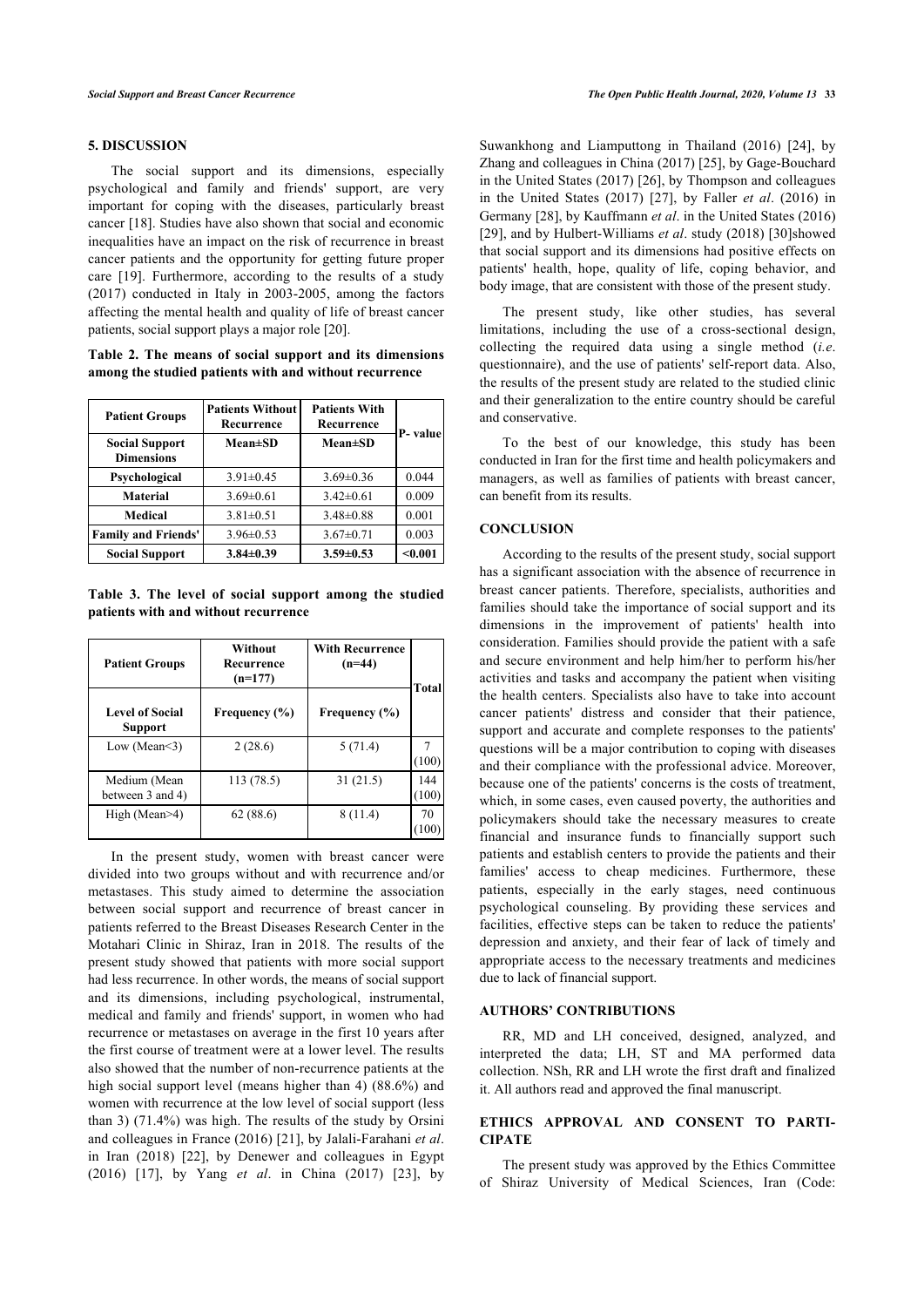#### IR.SUMS.REC. 1397.316).

#### **HUMAN AND ANIMAL RIGHTS**

<span id="page-4-8"></span>No animals were used in this research. All human research procedures followed were in accordance with the ethical standards of the committee responsible for human experimentation (institutional and national), and with the Helsinki Declaration of 1975, as revised in 2013.

#### <span id="page-4-9"></span>**CONSENT FOR PUBLICATION**

<span id="page-4-10"></span>Informed consent was obtained from all patients participating in the study.

#### **AVAILABILITY OF DATA AND MATERIALS**

<span id="page-4-11"></span>The data that support the findings of this study are with the corresponding author, [R.R], and can be made available on reasonable request.

#### <span id="page-4-12"></span>**FUNDING**

<span id="page-4-13"></span>This study was a research project supported financially by Iran, Shiraz University of Medical Sciences with the contract number 97-01-68-16935.

#### <span id="page-4-14"></span>**CONFLICT OF INTEREST**

<span id="page-4-15"></span>The authors declare that there is no conflict of interest, financial, or otherwise.

#### **ACKNOWLEDGEMENTS**

<span id="page-4-16"></span>The researchers would like to thank the studied patients for their kind cooperation with the researchers in collecting and analyzing data.

#### <span id="page-4-18"></span><span id="page-4-17"></span><span id="page-4-0"></span>**REFERENCE**

- [1] Keyvanara M, Hosseini SM, Emami P. Study of the relationship between socioeconomic status and controlling diabetes among patients admitted to specialized clinic of Dr. Gharazi hospital in Isfahan-2011. J Educ Health Promot 2012; 1(28): 28-31. [PMID: [23555131](http://www.ncbi.nlm.nih.gov/pubmed/23555131)]
- <span id="page-4-19"></span><span id="page-4-1"></span>[2] Hamid N, Ahmadian A, Akbari Shaye Y. Effectiveness of cognitive behavior therapy based on religious believes on hope and quality of life in the patients suffering breast cancer. Hormozgan Med J 2012; 16(3): 213-21.
- <span id="page-4-20"></span><span id="page-4-2"></span>[3] Liao XZ, Shi JF, Liu JS, *et al.* Health economic evaluation working group, Cancer Screening Program in Urban China (CanSPUC). Medical and non-medical expenditure for breast cancer diagnosis and treatment in China: A multicenter cross-sectional study. Asia Pac J Clin Oncol 2018; 14(3): 167-78. [\[http://dx.doi.org/10.1111/ajco.12703](http://dx.doi.org/10.1111/ajco.12703)] [PMID: [28670694\]](http://www.ncbi.nlm.nih.gov/pubmed/28670694)
- <span id="page-4-21"></span><span id="page-4-3"></span>[4] Fitzmaurice C, Allen C, Barber RM, *et al.* Global, regional, and national cancer incidence, mortality, years of life lost, years lived with disability, and disability-adjusted life-years for 32 cancer groups, 1990 to 2015: A systematic analysis for the global burden of disease study. JAMA Oncol 2017; 3(4): 524-48.
- <span id="page-4-22"></span><span id="page-4-4"></span>[\[http://dx.doi.org/10.1001/jamaoncol.2016.5688\]](http://dx.doi.org/10.1001/jamaoncol.2016.5688) [PMID: [27918777](http://www.ncbi.nlm.nih.gov/pubmed/27918777)] [5] Siegel RL, Miller KD, Jemal A. Cancer statistics, 2018. CA Cancer J  $C \text{lin } 2018$ ; 68(1): 7-30.
	- [\[http://dx.doi.org/10.3322/caac.21442\]](http://dx.doi.org/10.3322/caac.21442) [PMID: [29313949](http://www.ncbi.nlm.nih.gov/pubmed/29313949)]
- <span id="page-4-23"></span><span id="page-4-5"></span>[6] Fazeli N, Feizi A. Social construction of breast cancer case study: Women with breast cancer in tabriz. Q J Women's Stud Sociol Psychol 2012; 10(2): 51-84.
- <span id="page-4-24"></span><span id="page-4-6"></span>[7] The american cancer society. Breast Cancer Facts & Figures 2017-2018. Atlanta, Georgia: The American Cancer Society; 2018 [updated 2018; cited 2017.12.24]; Available from: <https://www.cancer.org/cancer/breast-cancer.html>
- <span id="page-4-25"></span><span id="page-4-7"></span>[8] Lamont EB, Herndon JE II, Weeks JC, et al. Cancer and Leukemia

Group B. Measuring disease-free survival and cancer relapse using Medicare claims from CALGB breast cancer trial participants (companion to 9344). J Natl Cancer Inst 2006; 98(18): 1335-8. [\[http://dx.doi.org/10.1093/jnci/djj363\]](http://dx.doi.org/10.1093/jnci/djj363) [PMID: [16985253](http://www.ncbi.nlm.nih.gov/pubmed/16985253)]

- [9] Security and exchange commission. Novartis AG. Compelling diseasefree survival results in breast cancer trial prompt independent researchers to offer patients the opportunity to switch to Femara®, as reported in N Engl J Med Washington, D.C; 2003 [updated 2003; cited 2018.2.16];<br>Available from:  $2018.2.16$ ]; [https://www.sec.gov/Archives/edgar/data/1114448/000104746903035](https://www.sec.gov/Archives/edgar/data/1114448/000104746903035888/a2121806z6-k.htm#toc_bq2013_1) [888/a2121806z6-k.htm#toc\\_bq2013\\_1](https://www.sec.gov/Archives/edgar/data/1114448/000104746903035888/a2121806z6-k.htm#toc_bq2013_1)
- [10] Gohari MR, Moghadami fard Z, Abolghasemi J, *et al.* Prognostic factors of metastases in breast cancer patients using the recurrent Andersen-Gill model. Koomesh 2013; 14(4): 483-9.
- [11] Bener A, Alsulaiman R, Doodson L, Agathangelou T. Depression, hopelessness and social support among breast cancer patients: In highly endogamous population. Asian Pac J Cancer Prev 2017: 18(7): 1889-96.

[PMID: [28749617\]](http://www.ncbi.nlm.nih.gov/pubmed/28749617)

- [12] Jensen LF, Pedersen AF, Andersen B, Vedsted P. Social support and non-participation in breast cancer screening: A danish cohort study. J Public Health (Oxf) 2016; 38(2): 335-42. [\[http://dx.doi.org/10.1093/pubmed/fdv051\]](http://dx.doi.org/10.1093/pubmed/fdv051) [PMID: [25922368](http://www.ncbi.nlm.nih.gov/pubmed/25922368)]
- [13] Dumrongpanapakorn P, Liamputtong P. Social support and coping means: The lived experiences of Northeastern Thai women with breast cancer. Health Promot Int 2017; 32(5): 768-77. [\[http://dx.doi.org/10.1093/heapro/dav023](http://dx.doi.org/10.1093/heapro/dav023)] [PMID: [25876908\]](http://www.ncbi.nlm.nih.gov/pubmed/25876908)
- [14] Spatuzzi R, Vespa A, Lorenzi P, *et al.* Evaluation of social support, quality of life, and body image in women with breast cancer. Breast Care (Basel) 2016; 11(1): 28-32. [\[http://dx.doi.org/10.1159/000443493\]](http://dx.doi.org/10.1159/000443493) [PMID: [27051393\]](http://www.ncbi.nlm.nih.gov/pubmed/27051393)
- [15] Chow S-C, Shao J, Wang H, Lokhnygina Y. Sample size calculations in clinical research.  $3^{rd}$  ed. New York: Chapman and Hall/CRC 2017. [\[http://dx.doi.org/10.1201/9781315183084\]](http://dx.doi.org/10.1201/9781315183084)
- [16] Abdollahi A, Zadeh HS, Akbari M, Tahmasbi S, Talei A, Hassanzadeh J. Investigation of prognostic factors and survival without recurrence in patients with breast cancer. Adv Biomed Res 2017; 6(1): 42-50. [\[http://dx.doi.org/10.4103/2277-9175.204595\]](http://dx.doi.org/10.4103/2277-9175.204595) [PMID: [28503497](http://www.ncbi.nlm.nih.gov/pubmed/28503497)]
- [17] Denewer A, Farouk O, Mostafa W, Elshamy K. Social support and hope among egyptian women with breast cancer after mastectomy. Breast Cancer (Auckl) 2011; 5(1): 93-103. [\[http://dx.doi.org/10.4137/BCBCR.S6655](http://dx.doi.org/10.4137/BCBCR.S6655)] [PMID: [21695094](http://www.ncbi.nlm.nih.gov/pubmed/21695094)]
- [18] Koosha M, Haghighat S, Karampoor R, Shekarbeygi A, Bahrami A, Tafazzoli-Harandi H, *et al.* Evaluation of socio-economic status and its impact on coping behavior of patients with breast cancer. Iran J Breast Dis 2017; 9(4): 15-25.
- [19] Di Salvo F, Caranci N, Spadea T, *et al.* Socioeconomic Inequalities and Oncological Outcomes Italian Working Group. Socioeconomic deprivation worsens the outcomes of Italian women with hormone receptor-positive breast cancer and decreases the possibility of receiving standard care. Oncotarget 2017; 8(40): 68402-14. [\[http://dx.doi.org/10.18632/oncotarget.19447\]](http://dx.doi.org/10.18632/oncotarget.19447) [PMID: [28978126](http://www.ncbi.nlm.nih.gov/pubmed/28978126)]
- [20] Johansson I, Berterö C. Social support and self-esteem in patients afflicted with cancer in the reproductive organs, including breasts. Aust-Asia J Cancer 2003; 2(2): 116-23.
- [21] Orsini M, Trétarre B, Daurès JP, Bessaoud F. Individual socioeconomic status and breast cancer diagnostic stages: A French case-control study. Eur J Public Health 2016; 26(3): 445-50. [\[http://dx.doi.org/10.1093/eurpub/ckv233](http://dx.doi.org/10.1093/eurpub/ckv233)] [PMID: [26823441](http://www.ncbi.nlm.nih.gov/pubmed/26823441)]
- [22] Jalali-Farahani S, Amiri P, Karimi M, Vahedi-Notash G, Amirshekari G, Azizi F. Perceived social support and health-related quality of life (HRQoL) in Tehranian adults: Tehran lipid and glucose study. Health Qual Life Outcomes 2018; 16(1): 90-8.
- [\[http://dx.doi.org/10.1186/s12955-018-0914-y\]](http://dx.doi.org/10.1186/s12955-018-0914-y) [PMID: [29747652](http://www.ncbi.nlm.nih.gov/pubmed/29747652)]
- [23] Yang L, Song WP, Chen ZL, *et al.* Correlation between social support and quality of life in patients with breast cancer at different periods of treatment. Zhonghua Zhong Liu Za Zhi 2017; 39(3): 202-6. [PMID: [28316220\]](http://www.ncbi.nlm.nih.gov/pubmed/28316220)
- [24] Suwankhong D, Liamputtong P. Social support and women living with breast cancer in the south of thailand. J Nurs Scholarsh 2016; 48(1): 39-47.

[\[http://dx.doi.org/10.1111/jnu.12179\]](http://dx.doi.org/10.1111/jnu.12179) [PMID: [26580861](http://www.ncbi.nlm.nih.gov/pubmed/26580861)]

- [25] Zhang H, Zhao Q, Cao P, Ren G. Resilience and quality of life: Exploring the mediator role of social support in patients with breast cancer. Med Sci Monit 2017; 23: 5969-79.
- [\[http://dx.doi.org/10.12659/MSM.907730](http://dx.doi.org/10.12659/MSM.907730)] [PMID: [29248937\]](http://www.ncbi.nlm.nih.gov/pubmed/29248937) [26] Gage-Bouchard EA. Social support, flexible resources, and health care